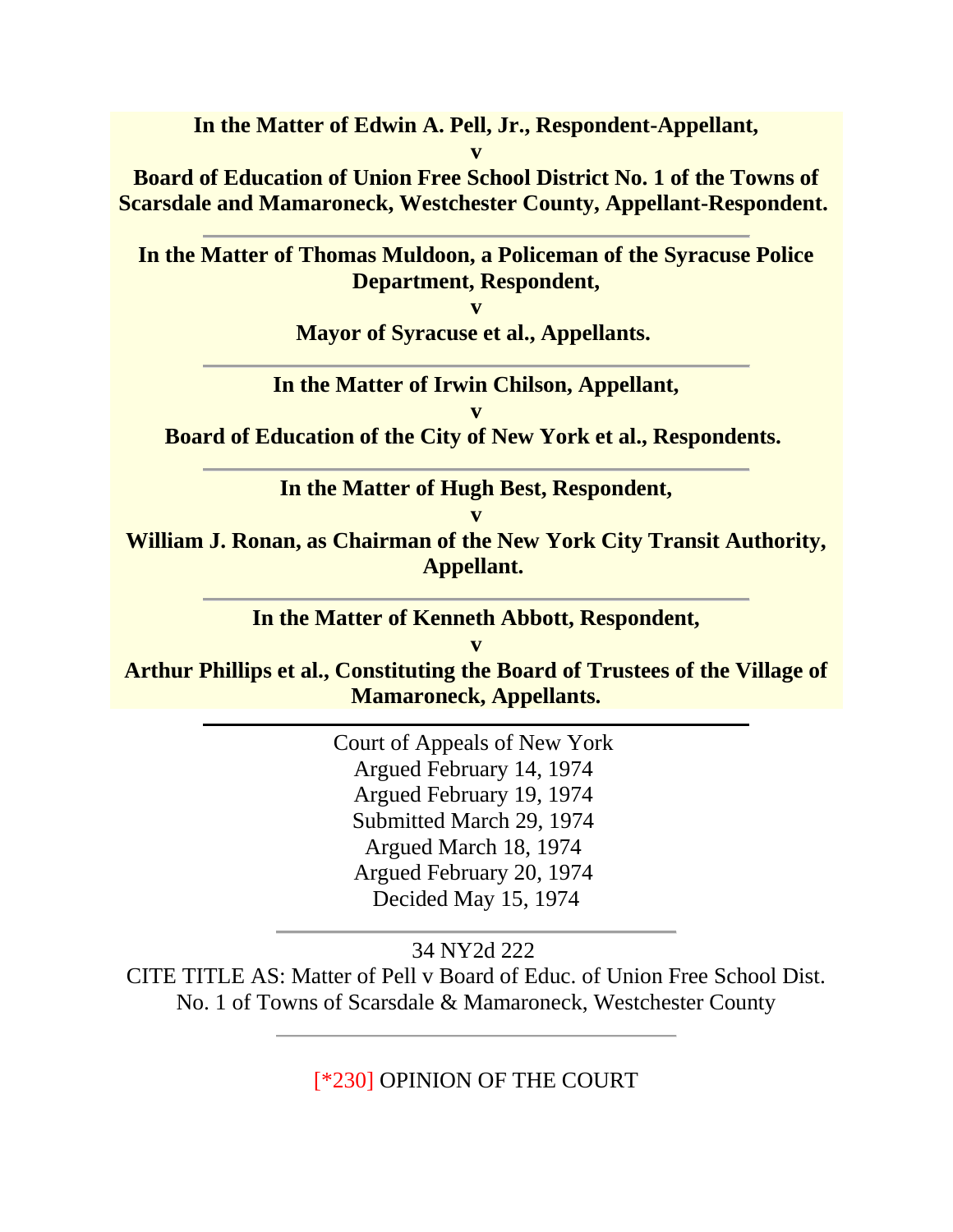Stevens, J.

In separate article 78 proceedings each of the appellants seeks review of actions taken by the respective Appellate Divisions in matters affecting the discipline of public employees. In recent years there has been inadequate understanding and undoubtedly some inconsistency in judicial review of administrative disciplinary determinations. For that reason it may be useful to restate some applicable principles.

The source of the jurisdiction of the Court of Appeals is the Constitution of the State of New York (N. Y. Const., art. VI, §3), which with certain exceptions limits the court's power to the review of questions of law. For the purposes of any judicial review of administrative action, the statutes also limit the scope of review in the Supreme Court or in this court to questions of law and the extent of the sanction imposed (CPLR 7803).

In article 78 proceedings,

"the doctrine is well settled, that neither the Appellate Division nor the Court of Appeals has power to upset the determination of an administrative tribunal on a question of fact;

. . . 'the courts have no right to review the facts generally as to weight of evidence, beyond seeing to it that there is "substantial evidence.""' (Cohen and Karger, Powers of the New York Court of Appeals, § 108, p. 460; 1 N. Y. Jur., Administrative Law, §§ 177, 185; see *Matter of Halloran v. Kirwan*, 28 NY2d 689, 690 [dissenting opn. of Breitel, J.]).

"The approach is the same when the issue concerns the exercise of discretion by the administrative tribunal: [\*231] The courts cannot interfere unless there is no rational basis for the exercise of discretion or the action complained of is 'arbitrary and capricious."' (Cohen and Karger, Powers of the New York Court of Appeals, pp. 460-461; see, also, 8 Weinstein-Korn-Miller,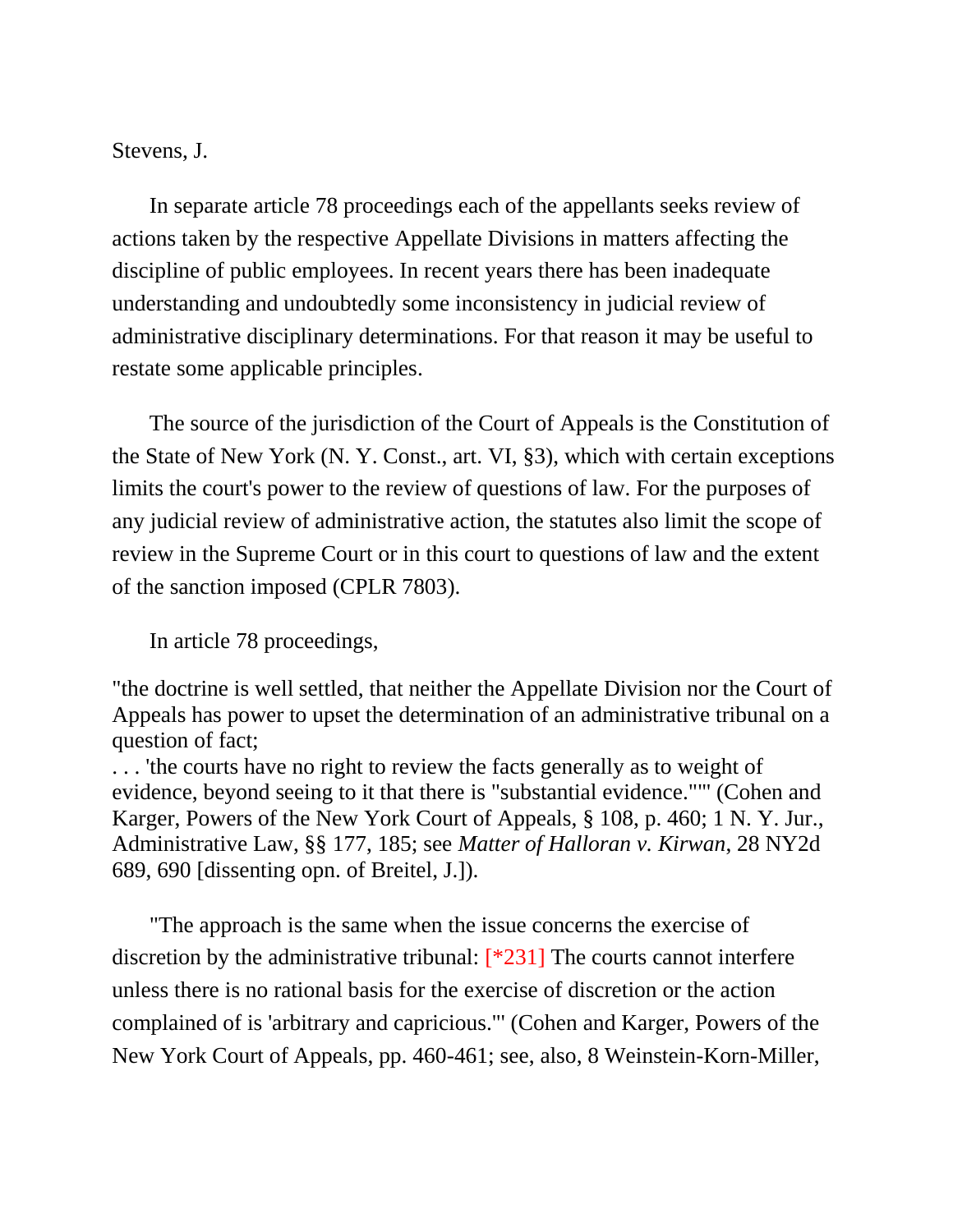N. Y. Civ. Prac., par. 7803.04 *et seq.*; 1 N. Y. Jur., Administrative Law, §§ 177, 184; *Matter of Colton v. Berman*, 21 NY2d 322, 329).

The arbitrary or capricious test chiefly "relates to whether a particular action should have been taken or is justified

. . . and whether the administrative action is without foundation in fact." (1 N. Y. Jur., Administrative Law, § 184, p. 609).

Arbitrary action is without sound basis in reason and is generally taken without regard to the facts. In *Matter of Colton v. Berman* (supra, p. 329) this court (per Breitel, J.) said "the proper test is whether there is a rational basis for the administrative orders, *the review not being of determinations made after quasi-judicial hearings required by statute or* law." (Emphasis supplied.) Where, however, a hearing is held, the determination must be supported by substantial evidence (CPLR 7803, subd. 4); and where a determination is made and the person acting has not acted in excess of his jurisdiction, in violation of lawful procedure, arbitrarily, or in abuse of his discretionary power, including discretion as to the penalty imposed, the courts have no alternative but to confirm his determination (CPLR 7803, subd. 3; *Matter of Procaccino v. Stewart*, 25 NY2d 301; but see *Matter of Picconi v. Lowery*, 35 AD2d 693, affd. 28 NY2d 962). Rationality is what is reviewed under both the substantial evidence rule and the arbitrary and capricious standard. (*Matter of 125 Bar Corp. v. State Liq. Auth.*, 24 NY2d 174, 178; 1 N. Y. Jur, Administrative Law, § 184.)

In *Matter of Weber v. Town of Cheektowaga* (284 N. Y. 377, 380), this court, in reversing the order of the Appellate Division and reinstating the determination of the Town Board, dismissing petitioner for intoxication after an administrative disciplinary proceeding, said that "the determination upon the facts is for the Town Board, and such determination will not be set aside by the courts unless it is unsupported by proof sufficient to satisfy a reasonable man, of all the facts necessary to be proved in order to authorize the determination".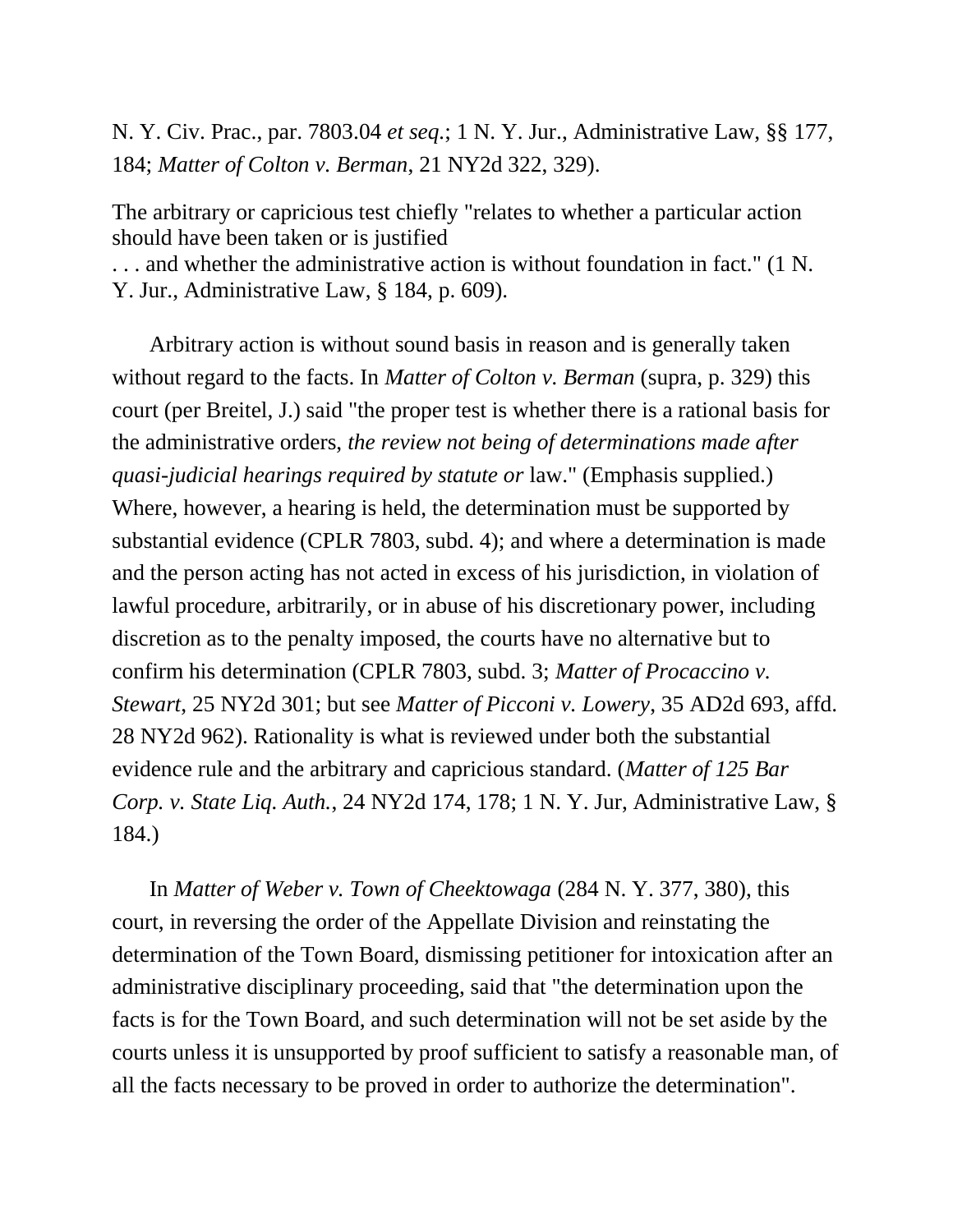(See, also, *Matter of Barsky v. Board of Regents*, 305 N. Y. 89, affd. [\*232] 347 U. S. 442; CPLR 7803, subd. 4.) "It is well settled that a court may not substitute its judgment for that of the board or body it reviews *unless* the decision under review is arbitrary and unreasonable and constitutes an abuse of discretion [citations omitted]." (*Matter of Diocese of Rochester v. Planning Bd. of Town of Brighton*, 1 NY2d 508, 520.)

The scope of CPLR 7803 in providing for judicial review of administrative sanctions was unclear initially. The question arose as to whether it called for a review as broad as that which the Appellate Division would have conducted of a determination at Special Term, or limited review to such abuses of discretion as were tantamount to a true question of law. The courts, however, laid the doubts to rest and interpreted the statute so as to limit judicial review to such abuses of discretion (*Matter of Stolz v. Board of Regents*, 4 AD2d 361; *Matter of Russell v. Stewart*, 30 AD2d 749, 750).

The statutes could have granted a broader or narrower power of review to the Supreme Court, including the Appellate Division. With respect to this court, however, the limitation is constitutional and the power of review limited to questions of law. As the statutes have been construed, however, the scope of review in this court and the Appellate Division would seem to be the same (*Matter of Bovino v. Scott*, 22 NY2d 214, 216).

Generally speaking, discretionary issues are not issues of law, but even in such cases it may be urged that the bounds of discretion were exceeded. "[T]he inquiry is always pertinent whether in any particular case, discretion was abused, just as inquiry is always pertinent whether there is any evidence to sustain a finding of fact." (Cohen and Karger, Powers of the New York Court of Appeals, § 159, p. 619).

"Prior to the adoption of subdivision 5-a of section 1296 of the Civil Practice Act (L. 1955, ch. 661), the courts had no power to review the penalty,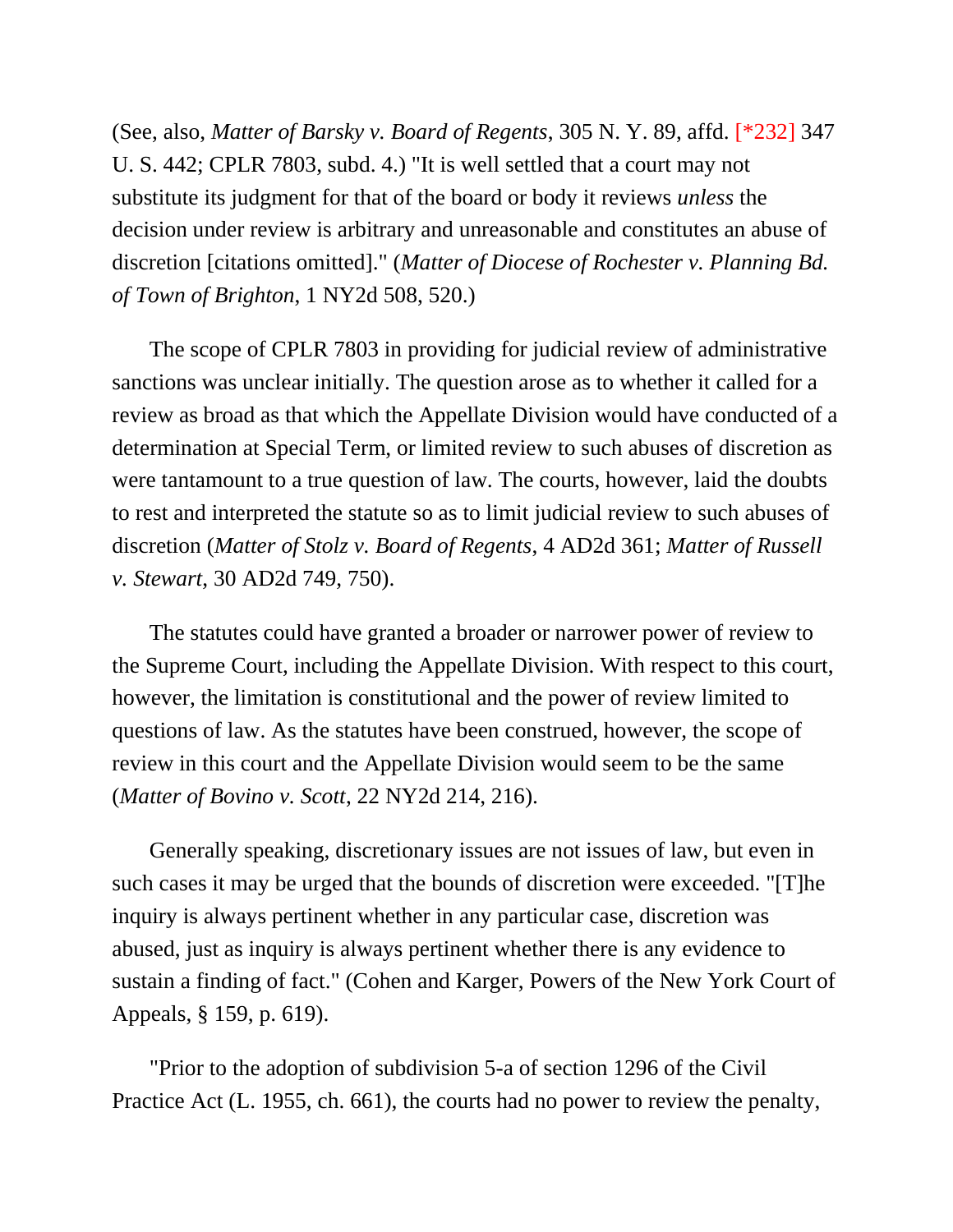punishment or measure of discipline imposed by an administrative agency (*Matter of Barsky v. Board of Regents*, 305 N. Y. 89, affd. 374 U. S. 442)." (*Matter of Stolz v. Board of Regents*, 4 AD2d 361, 363, supra.) Section 5-a permits the courts to review the measure of discipline imposed by administrative agencies, but, as noted by Mr. Justice Halpern, "this grant of power must be reasonably construed in the light of the settled principles governing the relationship [\*233] between the courts and administrative agencies.

. . . . We believe that, reasonably construed, the statute authorizes us to set aside a determination by an administrative agency, only if the measure of punishment or discipline imposed is so disproportionate to the offense, in the light of all the circumstances, as to be shocking to one's sense of fairness." (*Matter of Stolz v. Board of Regents*, supra, p. 364; see, also, Public Papers of Governor Harriman, Memorandum dated April 25, 1955, filed with Assembly Bill, Introductory No. 2834; N. Y. State Bar Assn. Memorandum No. 2834 in support of Bill 2834, N. Y. State Legis. Annual [1955], p. 32; *Matter of Mitthauer v. Patterson*, 8 NY2d 37.) The view expressed above still controls. (*Matter of Tannenholz v. Waterfront Comm. of N. Y. Harbor*, 36 AD2d 930, affd. 30 NY2d 668 [Jasen and Breitel, JJ., dissenting in opn. by Jasen, J.].) *In Matter of Donohue v. New York State Police* (19 NY2d 954) we held the sanction of dismissal of petitioner excessive as a matter of law and remanded the proceeding. "CPLR 7803(3) reenacts subdivision 5-a of Civil Practice Act section 1296, authorizing courts to review the measure of discipline imposed by the respondent agency or officer." (8 Weinstein-Korn- Miller, N. Y. Civ. Prac., par. 7803.15; *Matter of Walker v. Murphy*, 15 NY2d 650, 651.)

Of course, as discussed earlier, whether there is evidence, in an administrative proceeding, to support a finding of guilt is a question of law which this court may review. But, where the finding of guilt is confirmed and punishment has been imposed, the test is whether such punishment is "'so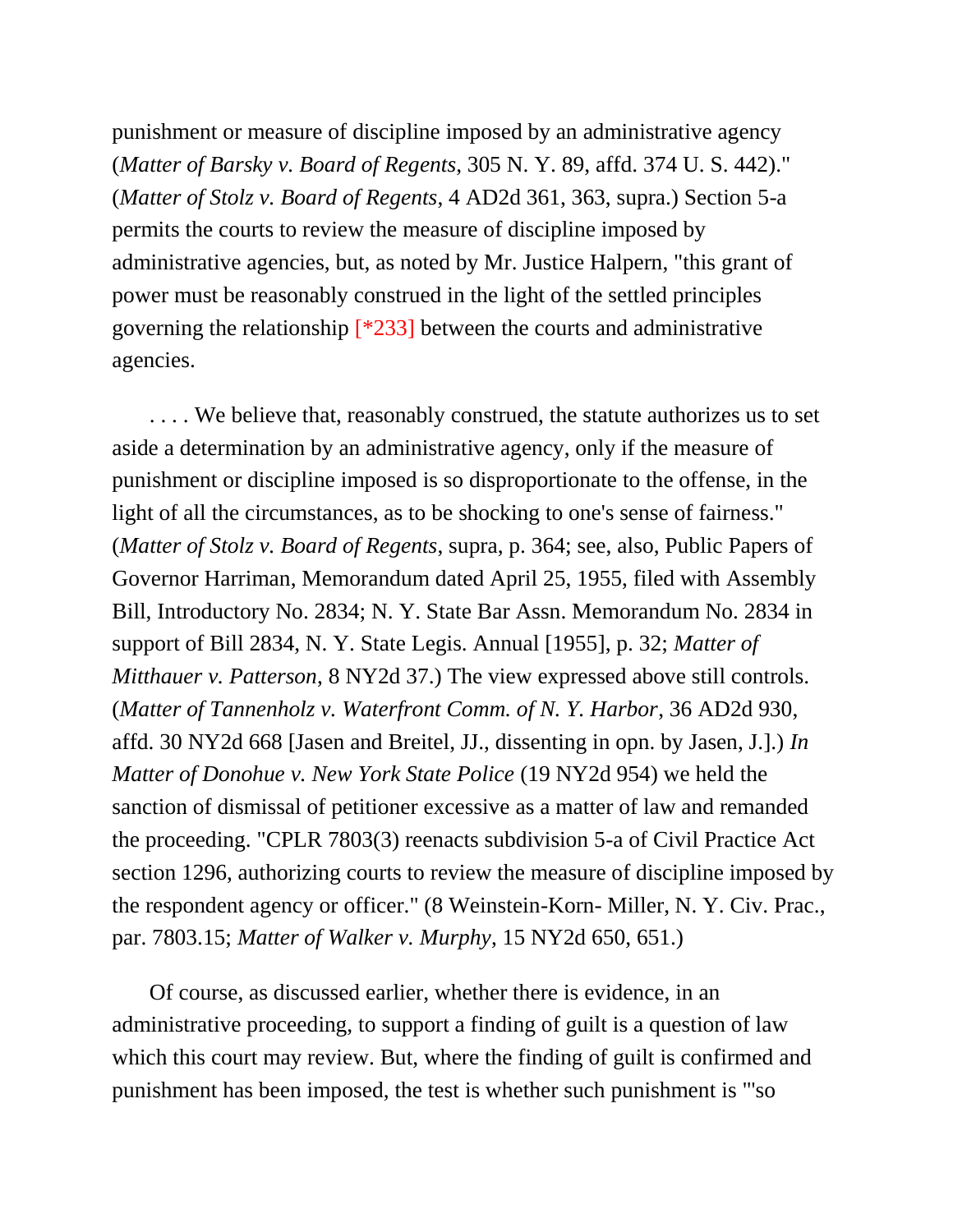disproportionate to the offense, in the light of all the circumstances, as to be shocking to one's sense of fairness'." (*Matter of McDermott v. Murphy*, 15 AD2d 479, affd. 12 NY2d 780; *Matter of Stolz v. Board of Regents*, 4 AD2d 361, supra).

Finally, in *Matter of Bovino v. Scott* (22 NY2d 214, 216, supra), this court (per Bergan, J. with Scileppi, Breitel and Jasen, JJ., dissenting in opn. by Jasen, J.) flatly declared: "Both the Appellate Division and this court are vested with power, pursuant to CPLR 7803 (subd. 3), to deal *as a matter of law* with the measure of discipline imposed on a subordinate civil service employee [citations omitted]" (emphasis supplied).

In light of the history of the statutes and the afore-mentioned holdings, the sanctions to be imposed may be considered to be [\*234] either a legal matter or a discretionary matter, the latter subject to review only as a matter of law regarding the propriety of the discretion exercised. When an administrative abuse of discretion is determined to have occurred, it may be appropriate more often to remand the matter for the fixing of the sanction by the agency initially exercising the power unless in the circumstances peculiar to a particular case we deem the record sufficient to permit the reviewing court to assess the permissible measure of punishment warranted. (Cf. *Matter of Dillard v. New York City Tr. Auth.*, 34 AD2d 995, where the record was found insufficient to permit a determination on the question of the review of the Authority's dismissal of petitioner for health reasons and the proceeding remanded. After a rehearing, the determination was confirmed, the Appellate Division concluding that the decision to dismiss "was not arbitrary and capricious and was based upon substantial evidence"*Matter of Dillard v. New York City Tr. Auth.*, 39 AD2d 759, 760.)

Of course, terminology like "shocking to one's sense of fairness" reflects a purely subjective response to the situation presented and is hardly satisfactory.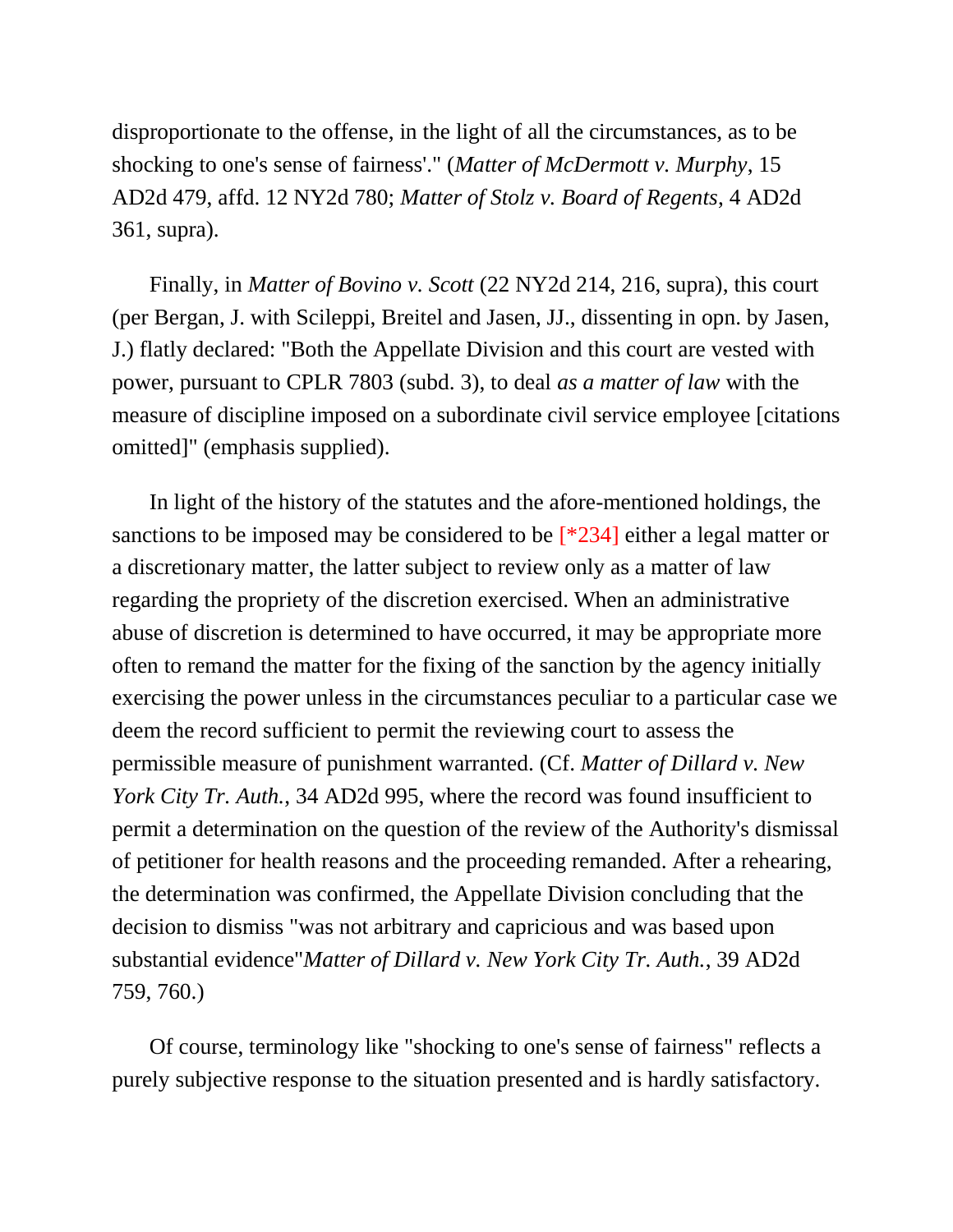Yet its usage has persisted for many years and through many cases. Obviously, such language reflects difficulty in articulating an objective standard. But this is not unusual in the common-law process until, by the impact of sufficient instances, a more analytical and articulated standard evolves. The process must in any event be evolutionary. At this time, it may be ventured that a result is shocking to one's sense of fairness if the sanction imposed is so grave in its impact on the individual subjected to it that it is disproportionate to the misconduct, incompetence, failure or turpitude of the individual, or to the harm or risk of harm to the agency or institution, or to the public generally visited or threatened by the derelictions of the individuals. Additional factors would be the prospect of deterrence of the individual or of others in like situations, and therefore a reasonable prospect of recurrence of derelictions by the individual or persons similarly employed. There is also the element that the sanctions reflect the standards of society to be applied to the offense involved. Thus, for a single illustrative contrast, habitual lateness or carelessness, resulting in substantial monetary [\*235] loss, by a lesser employee, will not be as seriously treated as an offense as morally grave as larceny, bribery, sabotage, and the like, although only small sums of money may be involved.

There is no doubt that the reason for the enactment of the statute (CPLR 7803) was to make it possible, where warranted, to ameliorate harsh impositions of sanctions by administrative agencies. That purpose should be fulfilled by the courts not only as a matter of legislative intention, but also in order to accomplish what a sense of justice would dictate. Consideration of the length of employment of the employee, the probability that a dismissal may leave the employee without any alternative livelihood, his loss of retirement benefits, and the effect upon his innocent family, all play a role, but only in cases where there is absent grave moral turpitude and grave injury to the agency involved or to the public weal. But deliberate, planned, unmitigated larceny, or bribe taking, or demonstrated lack of qualification for the assigned job is not of that kind. Paramount too, in cases of sanctions for agencies like the police, is the principle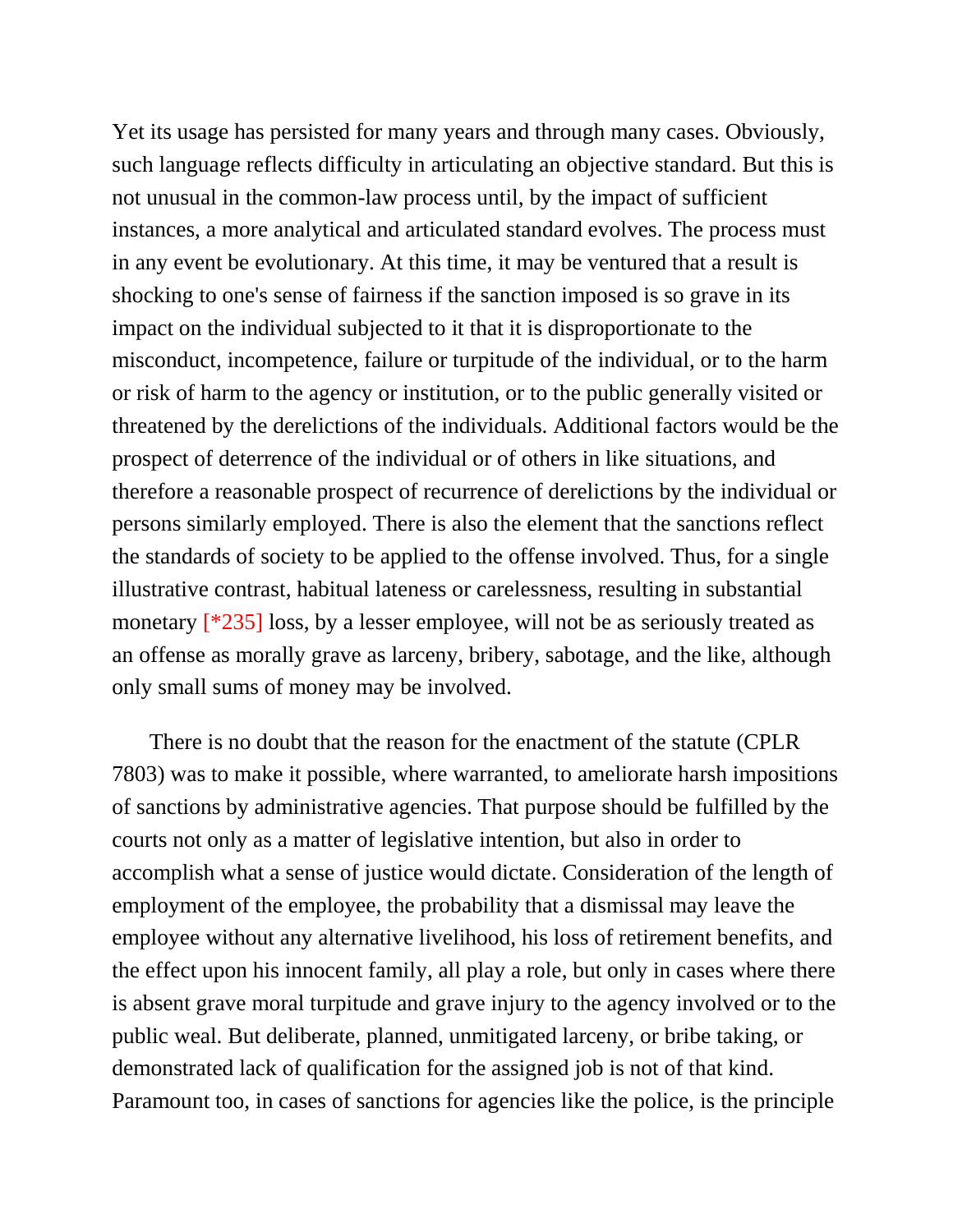that it is the agency and not the courts which, before the public, must justify the integrity and efficiency of their operations.

Attention is now directed to the separate proceedings listed above.

#### *Matter of Pell v. Board of Education*.

Charges were preferred against Pell that on seven occasions he absented himself from his teaching duties without permission, and thereafter falsely certified in writing that he was ill on such occasions and requested payment therefor. Earlier, Pell had requested and been refused permission to absent himself three days each month (November through May inclusive) in order to attend the New York University Senate of which he was a member.

After a full hearing, Pell was found guilty of: (1) insubordination: (2) conduct unbecoming a teacher; and (3) neglect of duty. He was dismissed from his position as a tenured teacher.

The Appellate Division, two Justices dissenting, modified the determination to strike the penalty of dismissal and provide in lieu thereof suspension without pay to the date of the order. The dissenting Justices voted to affirm the dismissal. Both [\*236] parties appealed. We are unanimous in our view that the cross appeal of Pell should be dismissed since he is not a party aggrieved by the modification of the Appellate Division.

The only question remaining is whether the modification with respect to punishment is warranted in light of the principles earlier discussed. It is concluded that the order of the Appellate Division should be reversed and the determination of the board reinstated.

Pell had been granted a year's leave with full pay during the 1969-1970 school year which immediately preceded his requests here. Upon denial of his application for a total of 21 days' leave, he had a right of appeal which he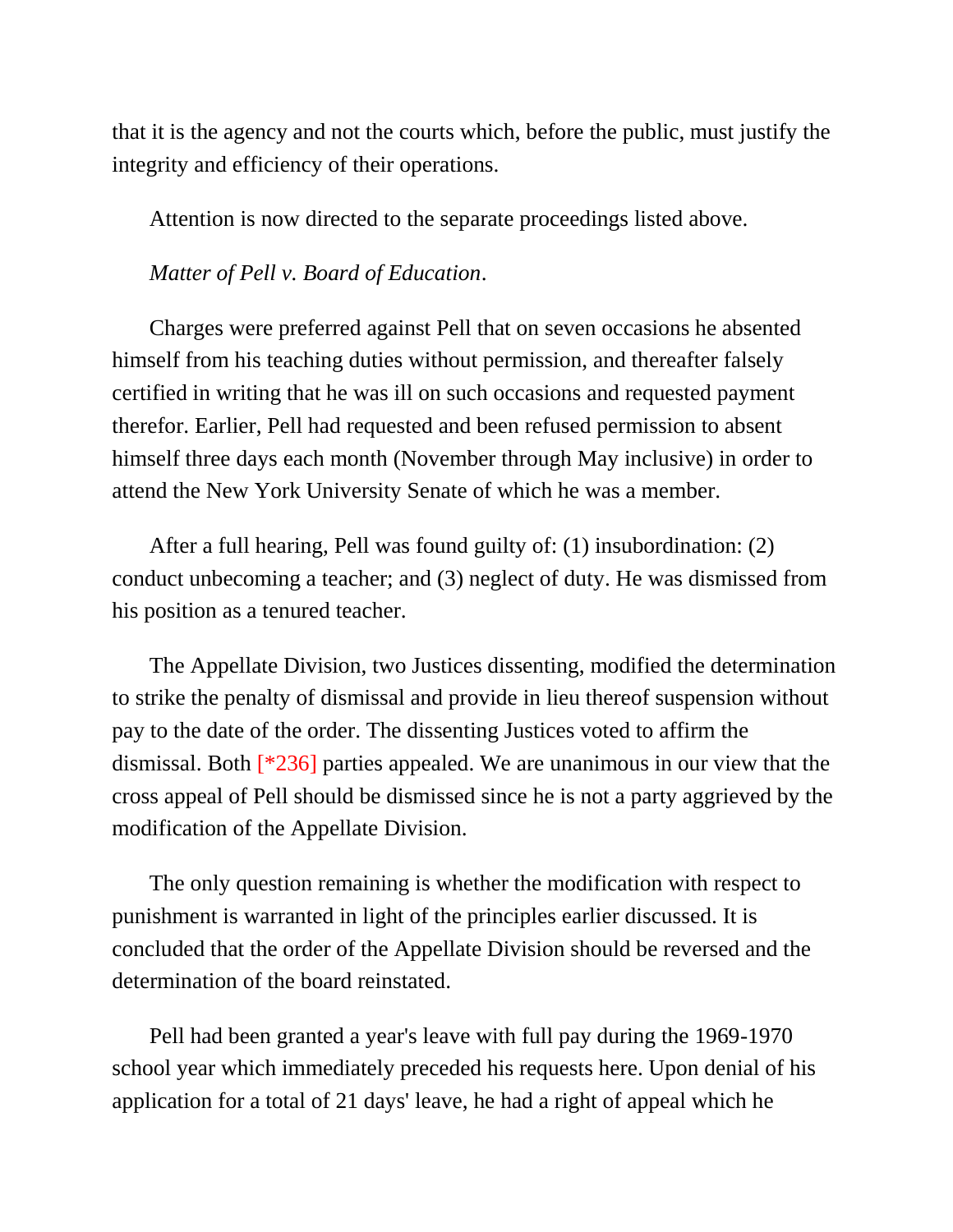elected not to exercise. In disregard of his professional obligations and of his superior's decision, he absented himself from his teaching duties, thereby requiring replacements, falsely certified to being ill on those occasions, and was paid therefor. Such irresponsibility makes it impossible to conclude that the discipline imposed is shockingly disproportionate to the offense.

The judgment of the Appellate Division should be reversed and the determination of the board reinstated, without costs.

# *Matter of Muldoon v. Mayor of Syracuse*.

Following the preferral of charges, and after a full hearing, petitionerrespondent (petitioner) was found guilty of firing his revolver from a window of the Public Safety Building while on duty; of refusing a request to submit to blood analysis (such refusal creating a presumption of intoxication under the applicable police department rules and regulations); of conduct unbecoming an officer; and, of failure to file a written report, as required of any officer who discharges a firearm in the performance of duty. The acts for which petitioner was found guilty violated specific sections of the Rules and Regulations of the Police Department. Although petitioner testified that he had no recollection of the firing of his revolver, that fact was proven by other testimony. There was substantial evidence in the record to support the findings, the hearing officer recommended dismissal, and thereafter, petitioner was discharged by respondent Chief of Police. The Appellate Division modified to reduce the penalty to suspension until the date of entry of its order.  $[*237]$ 

At first blush, the punishment imposed might seem excessive or unduly harsh; however, policemen hold a sensitive position in a community and have an obligation to aid in safeguarding and protecting the community which they serve. Armed as they are with dangerous or deadly weapons, the use of such a weapon without conscious recollection of such use, could pose a serious future threat of possible harm to civilians and others.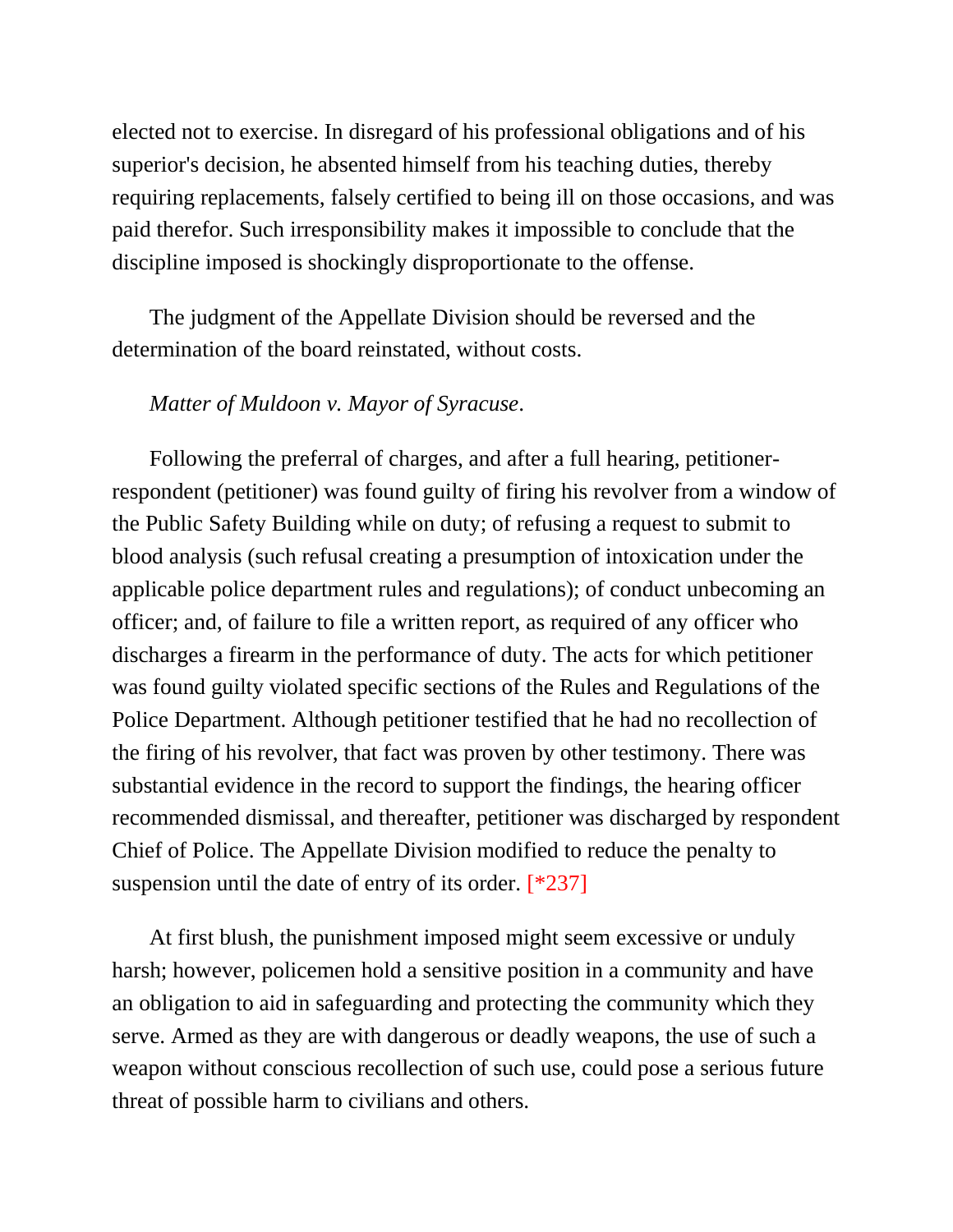The Chief of Police as the person ultimately responsible for effective discipline must seek to protect both the community and the police force from dangers reasonably foreseen and risks which might become serious liabilities, or have grave consequences. If, in the exercise of his considered judgment, he imposes punishment, the exercise of his reasonable discretion should not be disturbed unless the punishment is so disproportionate to the offense as to be shocking to one's sense of fairness (*Matter of McDermott v. Murphy*, 15 AD2d 479, affd. 12 NY2d 780, supra).

It cannot be said as a matter of law that the Chief of Police abused his discretion by the action taken. The discretionary power exercised by the Appellate Division in modifying the penalty is not warranted by the record.

The judgment of the Appellate Division should be reversed and the determination of respondent Chief of Police reinstated, without costs. (See *Matter of Bernardini v. Port of N. Y. Auth.*, 34 NY2d 750.)

### *Matter of Chilson v. Board of Education*.

The order of the Appellate Division which reversed a judgment of the Supreme Court and reinstated the determination of respondents should be affirmed, with costs.

Petitioner, a Senior Construction Inspector with the Board of Education, was indicted, charged with grand larceny in the first degree, bribe receiving and receiving unlawful gratuities. On May 5, 1969, petitioner was suspended for conduct unbecoming his position and "prejudicial to the good order, efficiency and discipline of the service." The original specifications of misconduct served upon petitioner were taken from the indictment and at petitioner's request, the disciplinary proceeding was adjourned pending disposition of the criminal prosecution. On January 18, 1971, petitioner pleaded guilty [\*238] to the misdemeanor of receiving unlawful gratuities and on February 9, 1971, at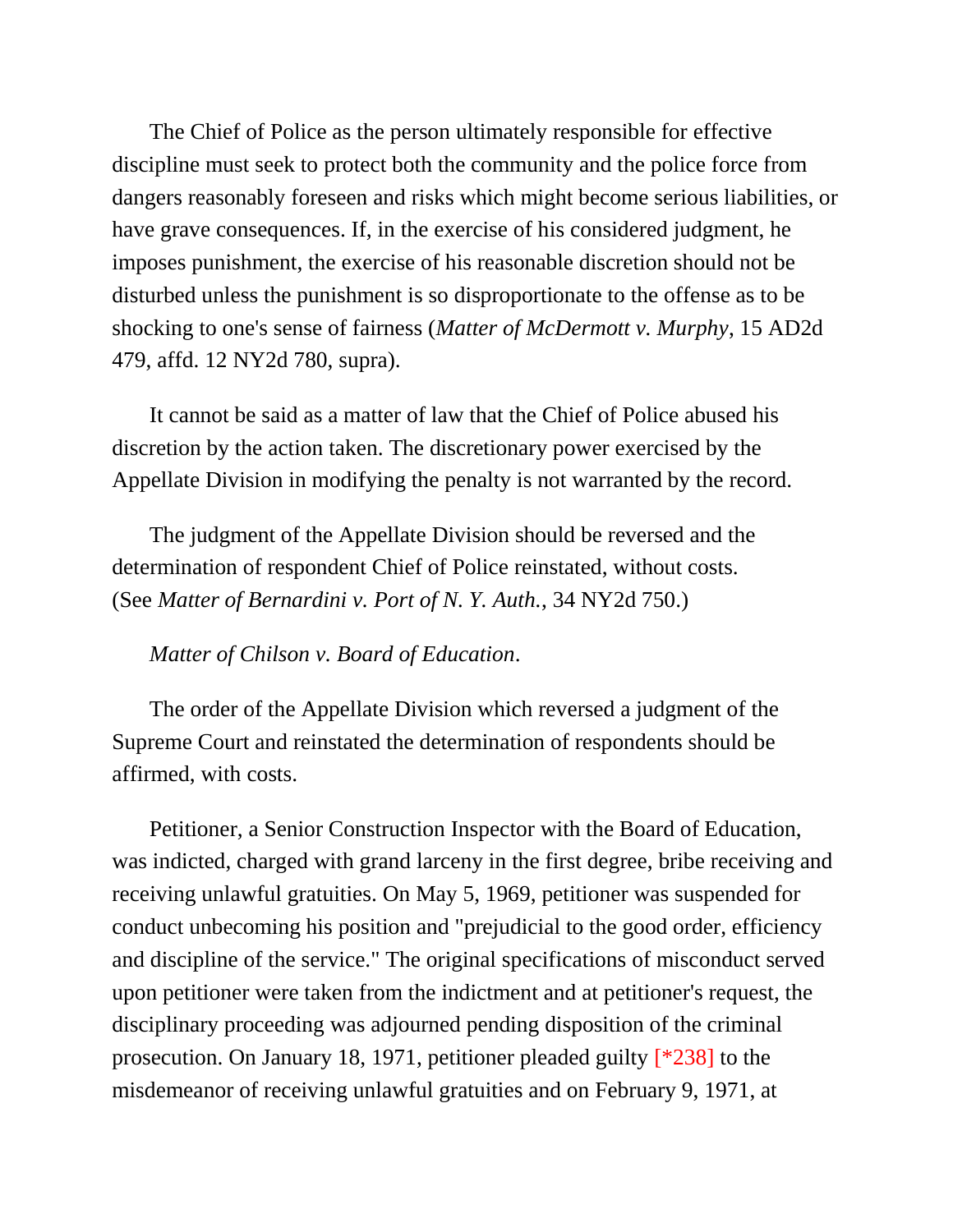sentence, he was placed on probation. The specifications were amended, without objection, to reflect the plea and disposition.

At the hearing respondent's counsel placed in evidence a certified copy of the indictment and a certified copy of the clerk's minutes of the plea and disposition. Petitioner did not testify.

The plea of guilty and the sentence provide substantial evidence for the dismissal. Indeed, petitioner only contends that the penalty of dismissal constitutes excessive punishment.

Petitioner argues that with a record of 21 years of unblemished service, dismissal with its resultant loss of pension and retirement rights, is too drastic a penalty in light of the crime for which he stands convicted.

Petitioner, a public servant, was guilty of a breach of trust and a failure to faithfully and honestly perform the duties of his position. His position was a sensitive one and the misconduct serious. The question is not whether we might have imposed another or different penalty, but whether the agency charged with disciplinary responsibility reasonably acted within the scope of its powers. The answer must be in the affirmative (see *Matter of Walker v. Murphy*, 15 NY2d 650; *Matter of Boris v. Murphy*, 19 NY2d 873). Pensions are not only compensation for services rendered, but they serve also as a reward for faithfulness to duty and honesty of performance.

## *Matter of Best v. Ronan*

This is an appeal by respondent from a judgment of the Appellate Division which modified the determination of respondent by substituting for dismissal of the petitioner a suspension without pay for a period from the date of dismissal to six months from the date of the entry of the order of modification, roughly three and one-half years as of this appeal.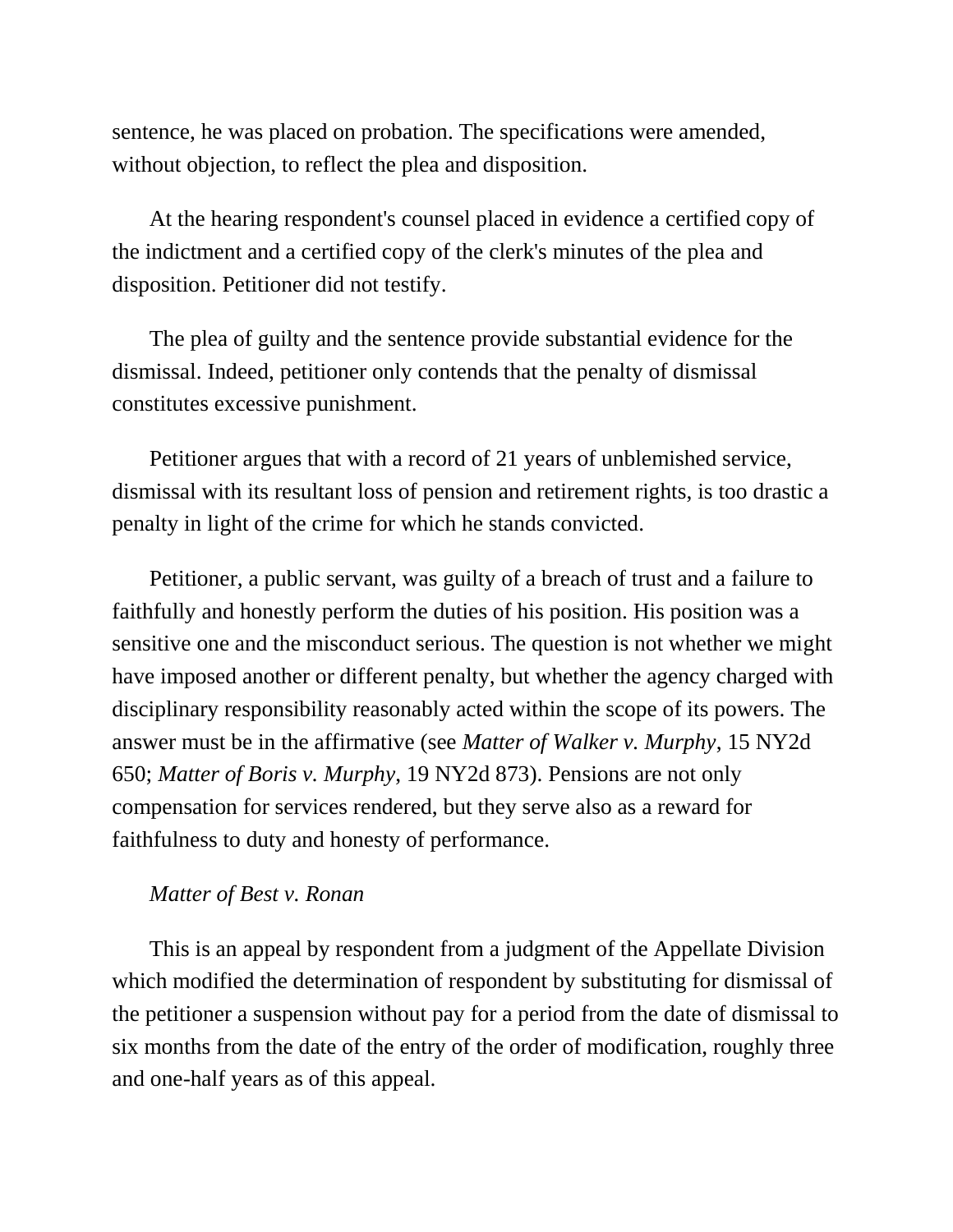The charge of "nickeling", or the mishandling of funds belonging to the New York City Transit Authority (Authority), was established by the evidence, and the finding of guilt confirmed by the Appellate Division. Involved is a sum which by estimate of the Authority amounts to \$1.26, allegedly appropriated over a period of 18 days by the use of coins given in change to passengers which, when deposited in the coin box,  $[^*239]$  registered a lesser sum than the actual value, thereby permitting petitioner to appropriate the difference.

The single question is whether dismissal was reasonable and proper under the circumstances. Or, phrased differently, was the discretionary power of review of the Appellate Division properly exercised as a matter of law? In our view it was not.

The ingenuity of the scheme used indicates a carefully thought out plan which, reasonably, could well have been operative beyond the period of direct observation and detection. While the penalty and the resulting forfeiture of pension undoubtedly will result in hardship, it cannot be said as a matter of law that the sanction imposed by the Authority for theft was so harsh and excessive, so disproportionate to the offense as to be shocking to one's conscience. Here there was a violation of a trust and a breach of duty which, if condoned and imitated, could wreak havoc with the entire system.

While heretofore the courts have, in some instances, considered prior good records of service and revoked a sentence of dismissal, substituting therefor a lesser penalty (see *Matter of Mitthauer v. Patterson*, 8 NY2d 37, supra), it is becoming increasingly clear that the nature of the misconduct charge when weighed with the action taken, where such action is reasonably within the permissible scope of the disciplining agency, must be accorded greater weight or recognition.

The judgment appealed from should be reversed and the determination of respondent Authority reinstated, without costs.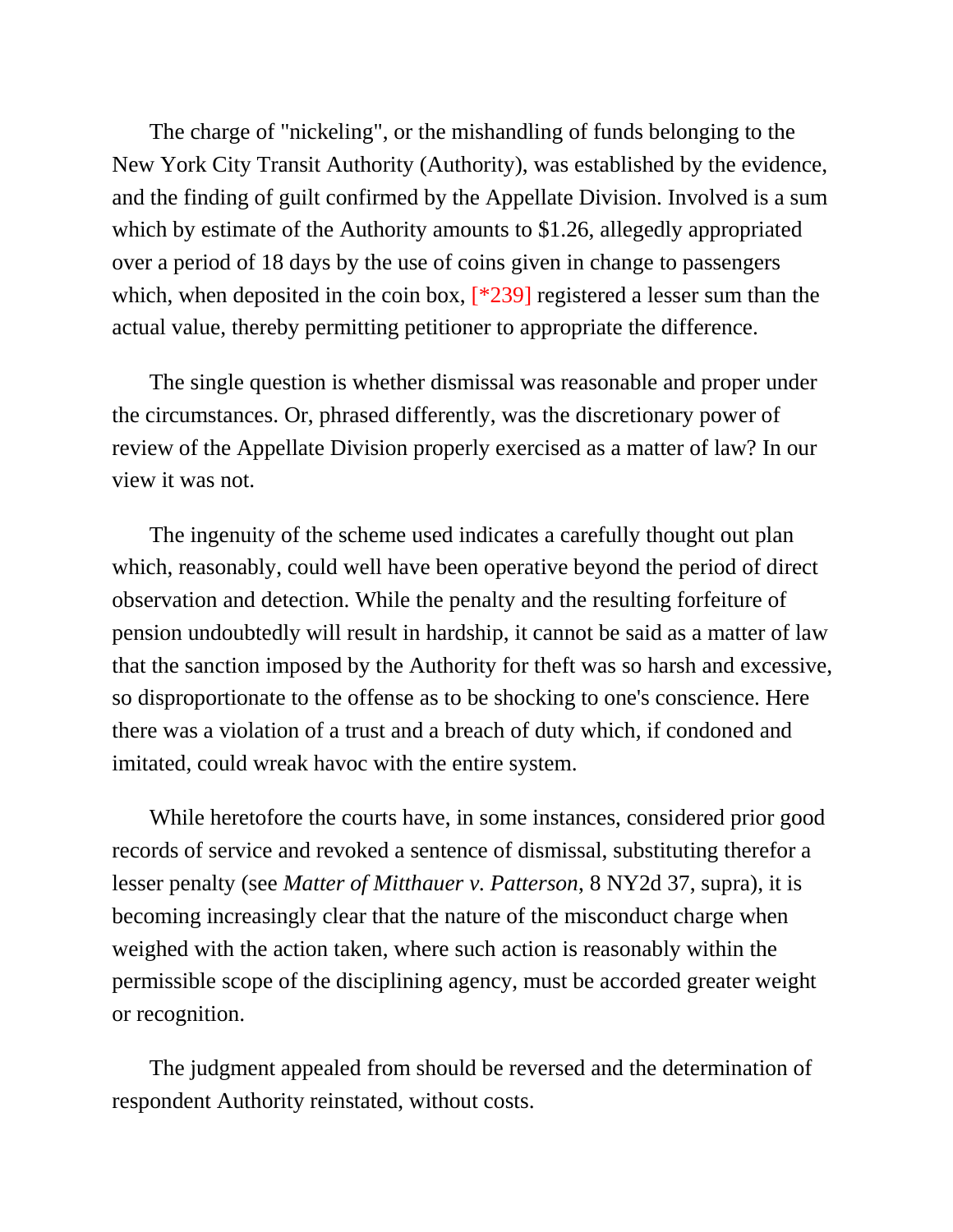#### *Matter of Abbott v. Phillips*.

Abbott became employed as a police officer September 1, 1968. He was dismissed September 15, 1971, after having been found guilty of dereliction of his duties as a police officer.

On August 13, 1971, Abbott sustained certain injuries in an off-duty accident and remained on "sick leave" until September 4, 1971, when he returned to work. Upon his return, Abbott was charged with a violation of the rules and regulations of the department in that, while on sick leave, he, on two different dates, engaged in other employment as a delivery man for a private firm. Abbott received his pay as an officer for the time he was on sick leave. At times other than those specified in [\*240] the charges, Abbott while on sick leave, was not at home during the workday as required by departmental regulations.

After a finding of guilt on the charges, the Village Board of Trustees (appellants herein) were free to consider Abbott's prior record in determining the punishment to be imposed. In June, 1969, he had pleaded guilty to misconduct charges in that he wrongfully discharged his revolver in a public place, while not in the line of duty, and failed to report the incident as required. However, the board, upon petitioner's objection, erroneously excluded proof of the prior violation and discharged Abbott solely on the basis of the charges for which he was on trial. Both sides now agree this was error. The question is whether, in considering this offense alone, the board acted properly in the discharge of its responsibility, or whether the matter should be remanded to the board in order that they might consider such prior violation with respect to the present punishment.

This article 78 proceeding was originally commenced in Supreme Court and transferred to the Appellate Division, which modified on the law the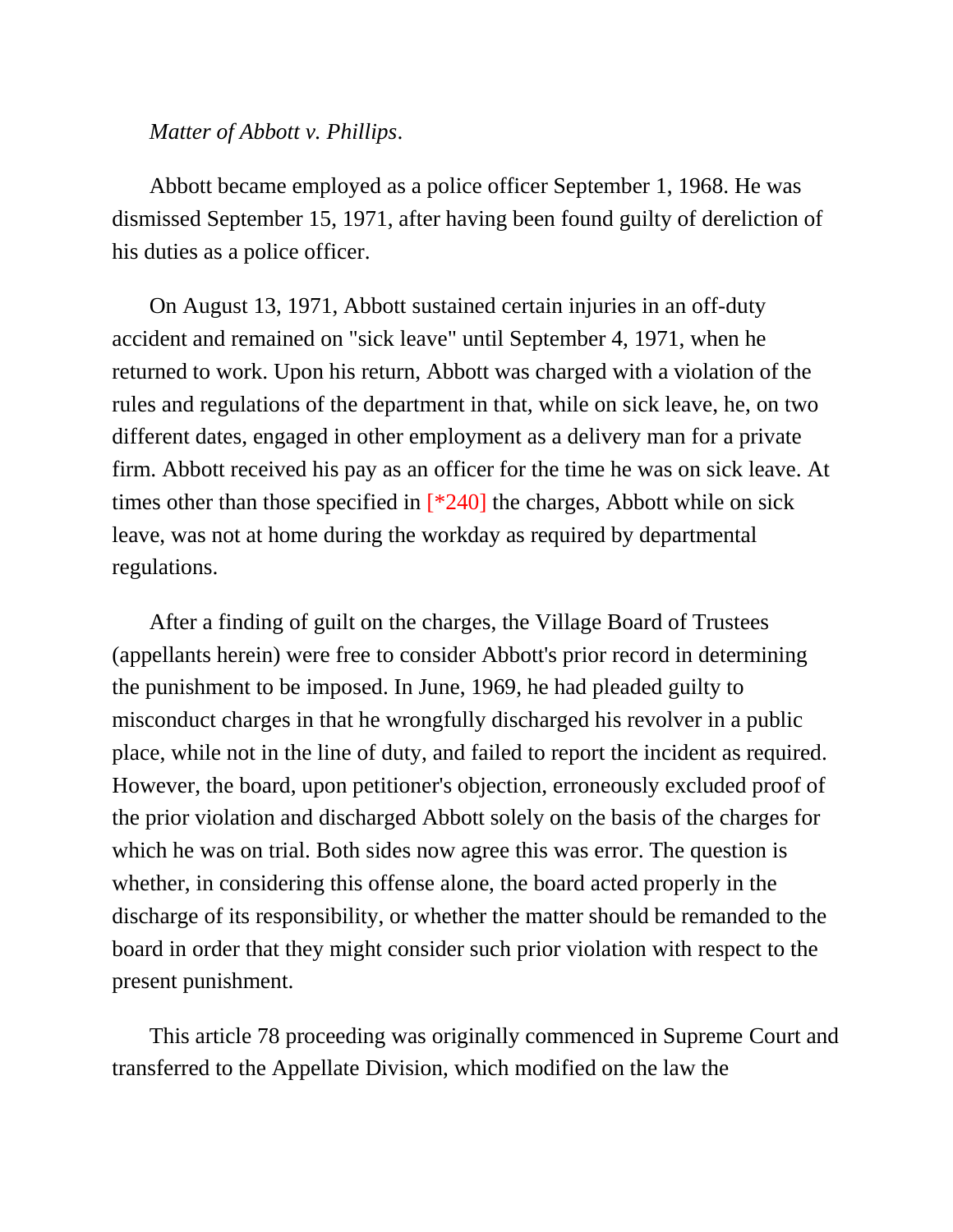determination of the board by reducing the penalty to suspension for 20 days without pay.

In *Matter of Mitthauer v. Patterson* (8 NY2d 37, 42, supra) this court affirmed a modification by the Appellate Division, reducing a penalty of dismissal to a six-month suspension. In so doing, the majority observed that "this woman had over 20 years of service with a good record and would lose many valuable rights if dismissed." Assuming that was the basis for the affirmance, the factual picture in this case presents no such redeeming feature. In the cited case, the majority held that the court, in the course of its judicial inquiry as to the abuse of discretion, had complete power over the subject. (But see *Little v. New York City Tr. Auth.*, 28 NY2d 719, where on a similar factual pattern, a totally different result was reached.)

A reduction of the penalty here, the determination of guilt having been confirmed, is not warranted. As a matter of law, the modification is not justified since it does not appear from the record that the board abused its discretion in fixing the punishment. Unless an irrationality appears or the punishment shocks one's conscience, sanctions imposed by an administrative agency should be upheld. [\*241]

The judgment should be reversed and the determination of the board reinstated, without costs to either party. (See *Matter of Bernardini v. Port of N. Y. Auth.*, 34 NY2d 750, supra.)

It may be noted that the foregoing cases fall into one general classification as to the nature of the problems posed. However, it must always be kept in mind that the discussion above involved only disciplinary sanctions imposed internally in various administrative agencies and does not cover discipline imposed upon regulated persons or entities outside an administrative agency. That is not to say that the discussion may not be relevant to the issues raised in cases of the latter kind. Moreover, in every case there must be sensitive